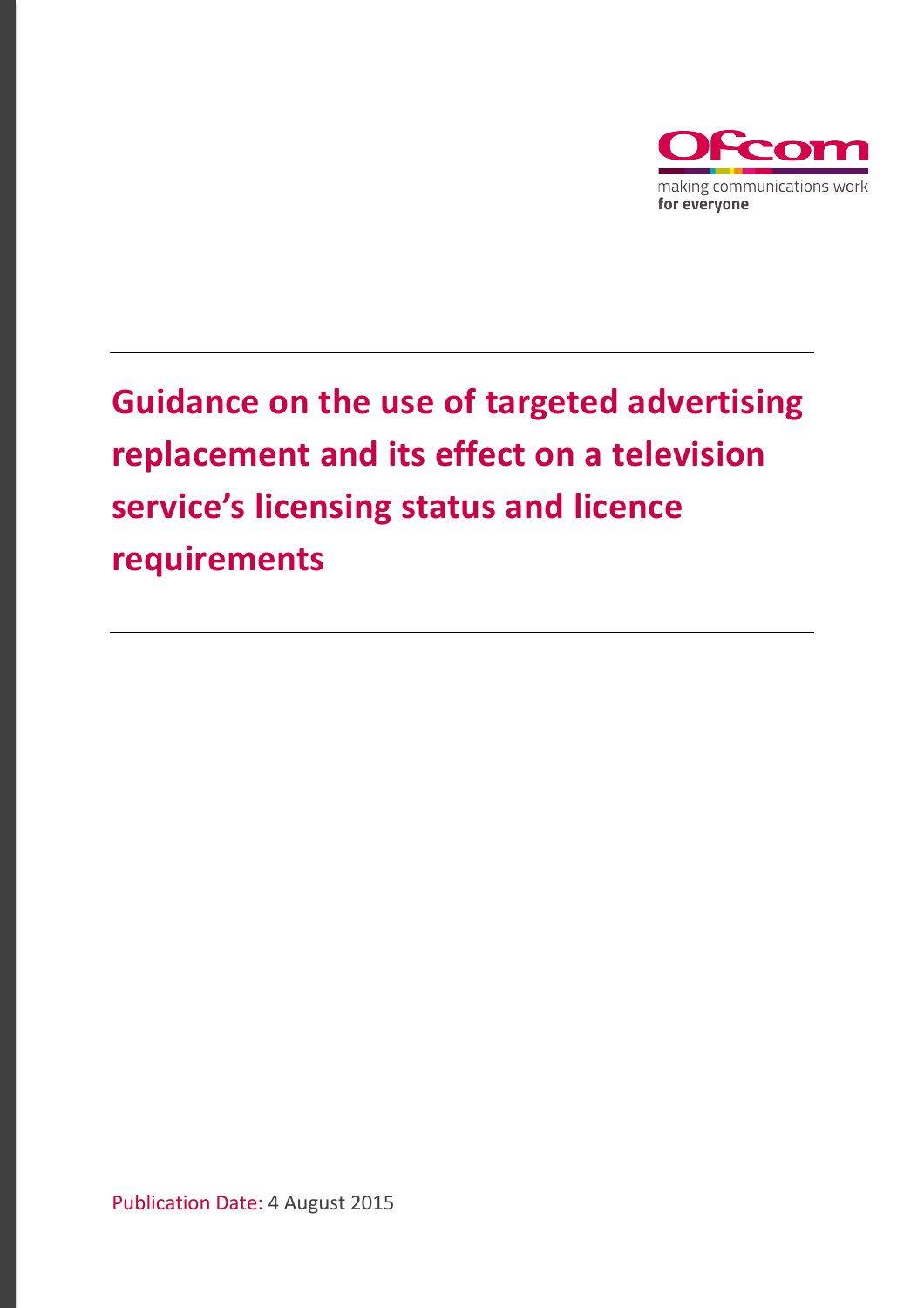**Guidance on the use of targeted advertising replacement and its effect on a television service's licensing status and licence requirements**

## 1. Targeted advertising replacement

- 1.1 Ofcom has received enquiries from a number of licensees about the use of technologies that allow broadcasters to replace advertisements shown as part of a linear broadcast stream with alternative targeted advertisements.
- 1.2 These technologies enable insertion (by the broadcaster or with the agreement of the broadcaster concerned – by a third party such as a platform operator) of advertising on to streamed linear broadcast services. In some cases, the broadcaster or third party uses data collected from customers in order to target adverts more directly.
- 1.3 These technologies could also enable the insertion of advertising on to channels without the agreement of the broadcaster. This would create a separate licensable service for the reasons set out below.
- 1.4 This type of advertising replacement is not considered to be video-on-demand as it is not viewed at a time of the viewer's choosing. Rather, the advertising breaks take place within the linear service as part of the programme schedule.
- 1.5 Ofcom recognises that targeted advertising replacement is a relatively new technology and is likely to develop over time, and so the position regarding this type of technology may need to be reviewed in future. We are providing this guidance to help broadcasters during this development period about the licensing position of services using targeted advertising replacement technologies.

#### **Statutory position**

1.6 Section 232 of the Communications Act 2003 ("the Act") sets out the statutory definition of a Television Licensable Content Service ("TLCS"). Ofcom considers that a targeted advertising replacement facility of the type described above would fall within that definition. It would constitute part of a linear service of television programmes (which can include advertisements) operating around a schedule. Although the advertisements broadcast to viewers would differ according to postcodes or other data, this is not fundamentally different to a service which is only available to subscribers, owners of a specific piece of receiving equipment or people living in a different region.

### **Ofcom's existing licensing guidance**

- 1.7 Ofcom [has published guidance](https://www.ofcom.org.uk/manage-your-licence/tv-broadcast-licences/guidance-for-tv-broadcast-licensees) regarding the position of the licensing status of TLCSs broadcast into multiple territories ("the multiple territories guidance"). The multiple territories guidance states that "*In determining whether different feeds (versions) of a 'service' need separate licences, Ofcom will apply the relevant statutory provisions on a case by case basis, taking into account all relevant circumstances*."
- 1.8 The multiple territories guidance notes that there are some situations where variations do not necessitate multiple licences. It gives illustrative examples of purely time shifted ("+1")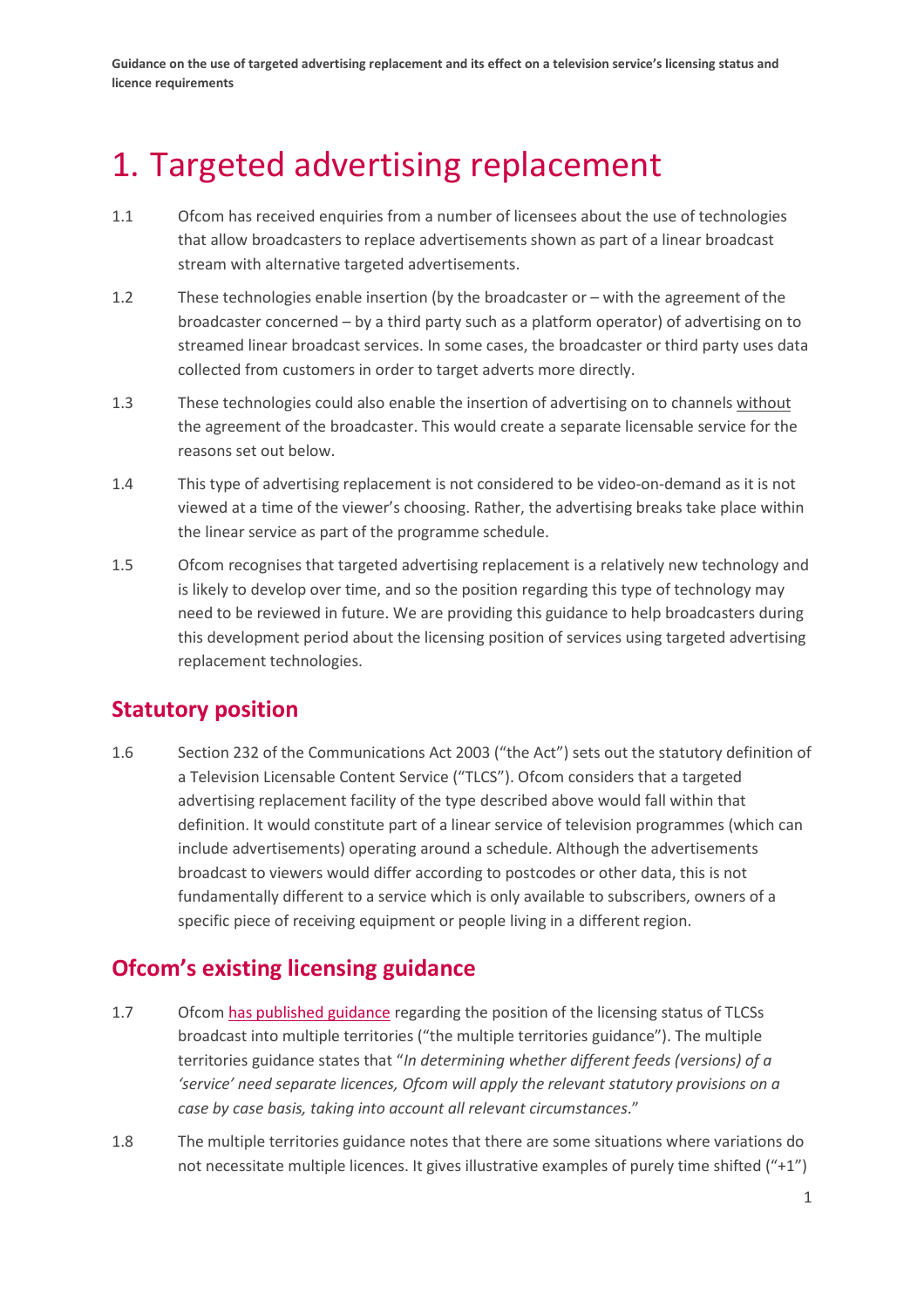services, services dubbed into another language with no other changes, and services with very occasional regional variations. However, it states that: "*any service that can properly be regarded as a separate TLCS service needs a separate TLCS licence*". It makes it clear that where multiple feeds differ in advertising content, Ofcom normally considers these feeds to be different TLCSs, each requiring a licence.

1.9 The multiple territories guidance was published principally to address the issue of broadcasters who are providing variations to their services to target different countries. It remains in force, and remains particularly relevant to feeds targeting multiple territories. However, Ofcom considers there are some relevant differences between these and services incorporating advertising replacement technology.

### **Targeted advertising replacement, in the control of the broadcaster, will not normally need an additional licences**

- 1.10 As noted in the multiple territories guidance, Ofcom will apply the relevant statutory provisions on a case by case basis, taking into account all relevant circumstances. However, in general Ofcom considers that, where targeted advertising replacement is provided by the licensed broadcaster or with its agreement, its provision is part of the same licensed service and does not require additional licences. This is because, as the technology currently exists, it involves permutations to the service based on a selection of a finite set of advertisements within a defined geographic territory. Many of the permutations of adverts received by target groups are likely to be very similar to each other, and we do not consider the intention of Section 232 of the Act to be served by requiring a potentially very large number of licences in the context of variations from within a finite set of advertisements.
- 1.11 It may also be possible for this technology to be used to insert or replace advertising without the agreement of the broadcaster. Leaving aside any other issues that may arise from such use of technology and considering only the licensing position, in such a case, the use of the technology would be unlikely to be seen as under the control of the TLCS licence holder, and therefore would not form part of the licensed service. It is likely that this would then form a separate licensable service requiring its own TLCS licence. Section 363 of the Act requires that the provider of the service is the correct person to hold the licence. The separate licence holder will be responsible for compliance with the relevant Codes.

### **What other Ofcom requirements apply to the use of targeted advertising replacement?**

- 1.12 Licensees are reminded that all relevant content and scheduling requirements apply to advertising (or self-promotional material) broadcast via targeted advertising replacement technology.
- 1.13 Licensees are also reminded that, in accordance with Condition 11 of their TLCS licence, they are required to make and retain recordings when providing this type of service. Given